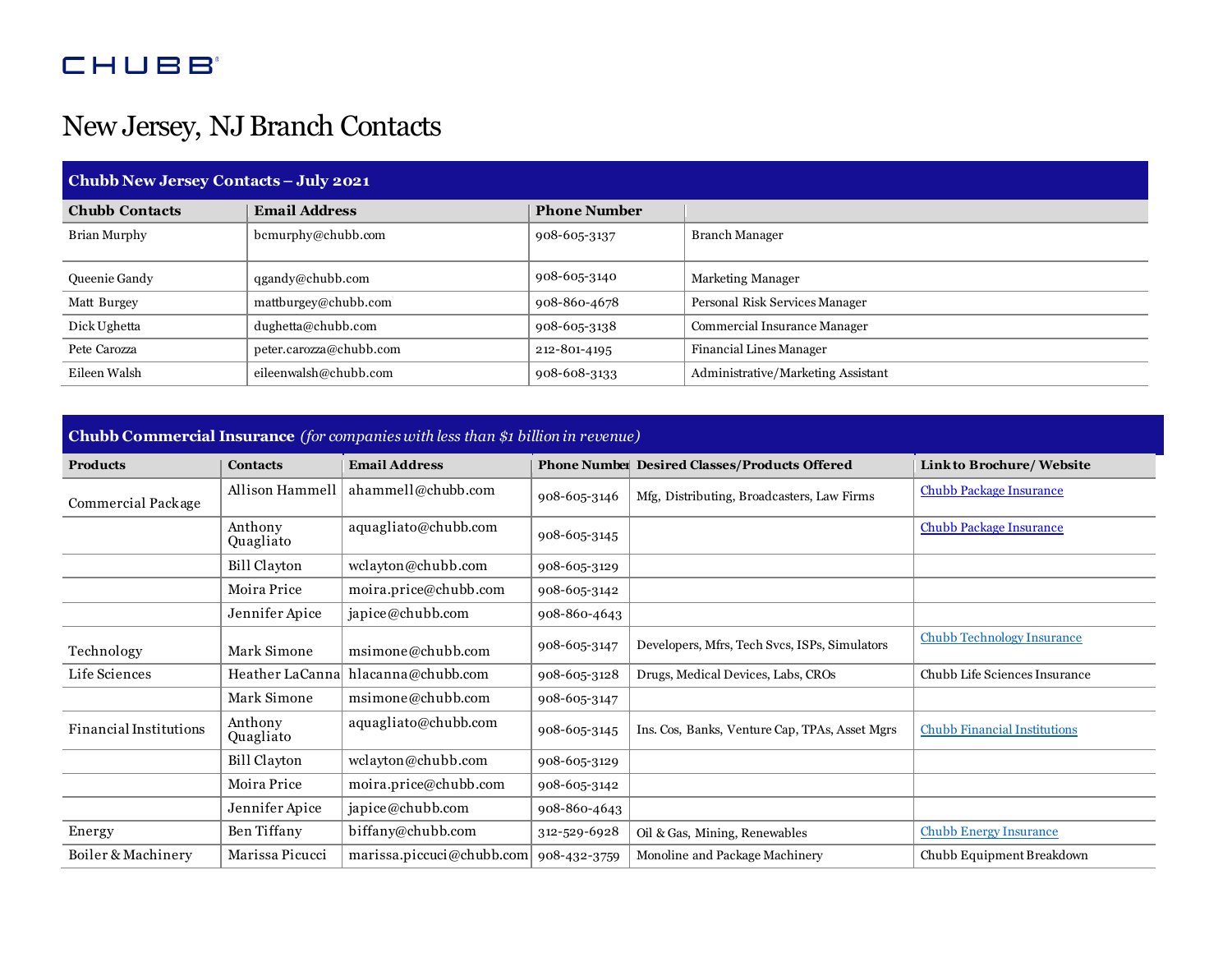|                                                                             | Jackeline<br>Monagas         | jackeline.monagas@chubb.c<br><sub>om</sub> | 908-605-3130 |                                                                                                                               |                                               |  |  |
|-----------------------------------------------------------------------------|------------------------------|--------------------------------------------|--------------|-------------------------------------------------------------------------------------------------------------------------------|-----------------------------------------------|--|--|
|                                                                             | Stephanie Fagan              | sfagan@chubb.com                           | 908-605-3161 |                                                                                                                               |                                               |  |  |
| Ocean Cargo                                                                 | Jackeline<br>Monagas         | jackeline.monagas@chubb.c<br><sub>om</sub> | 908-605-3130 | Importers, Exporters, Mfrs, Distrs                                                                                            | Chubb Ocean Cargo                             |  |  |
|                                                                             | Stephanie Fagan              | sfagan@chubb.com                           | 908-605-3161 |                                                                                                                               |                                               |  |  |
| Motor Truck Cargo                                                           | Jackeline<br>Monagas         | jackeline.monagas@chubb.c<br><sub>om</sub> | 908-605-3130 | Common Carriers, 3 <sup>rd</sup> Party logistics, Trucking<br>cos.                                                            | Chubb Motor Truck Cargo                       |  |  |
|                                                                             | Stephanie Fagan              | sfagan@chubb.com                           | 908-605-3161 |                                                                                                                               |                                               |  |  |
| Scheduled Equip Floater                                                     | Jackeline<br>Monagas         | jackeline.monagas@chubb.c<br><sub>om</sub> | 908-605-3130 | Contractors Equip, Musical Instruments, Fine<br>Arts                                                                          | Chubb Inland Marine Solutions                 |  |  |
|                                                                             | Stephanie Fagan              | sfagan@chubb.com                           | 908-605-3161 |                                                                                                                               |                                               |  |  |
| Monoline Property                                                           | Jackeline<br>Monagas         | jackeline.monagas@chubb.c<br><sub>om</sub> | 908-605-3130 | Contractor, developer, owner or homebuilder                                                                                   | <b>Monoline Property</b>                      |  |  |
|                                                                             | Stephanie Fagan              | sfagan@chubb.com                           | 908-605-3161 |                                                                                                                               |                                               |  |  |
| Builders Risk                                                               | Jackeline<br>Monagas         | jackeline.monagas@chubb.c<br>om            | 908-605-3130 | Contractor, developer, owner or homebuilder                                                                                   | Chubb Builders Risk                           |  |  |
|                                                                             | Stephanie Fagan              | sfagan@chubb.com                           | 908-605-3161 |                                                                                                                               |                                               |  |  |
|                                                                             | <b>Chubb Financial Lines</b> |                                            |              |                                                                                                                               |                                               |  |  |
| Forefront Management<br>Liab Private, Healthcare<br>and Not-for-Profit Cos. | Pete Carozza                 | peter.carozza@chubb.com                    | 212-801-4195 | D&O, EPL, Crime, Social Engineering, Cyber,<br>Fiduciary, Misc E&O, Workplace Violence, K&R,<br><b>Employed Lawyers Prof.</b> | Forefront Portfolio for Private Cos.          |  |  |
|                                                                             | Carla Lundgren               | carla.lundgren@chubb.com                   | 908-605-3164 |                                                                                                                               |                                               |  |  |
| Management Liab-Public<br>Companies                                         | Pete Carozza                 | peter.carozza@chubb.com                    | 212-801-4195 | D&O, EPL, Crime, Social Engineering, Cyber,<br>Fiduciary, Misc E&O, Workplace Violence, K&R,<br><b>Employed Lawyers Prof.</b> | Chubb Management Liability for Public<br>Cos. |  |  |
|                                                                             | Greg Mulhearn                | gregory.mulhearn@chubb.com                 | 212-642-7838 |                                                                                                                               |                                               |  |  |
| Professional Liability                                                      | Pete Carozza                 | peter.carozza@chubb.com                    | 212-801-4195 | Cyber, Misc. Lawyers, A&E, Tech, Contractors,<br>Media, Primary & Excess                                                      | Chubb Errors & Omissions Liability            |  |  |
|                                                                             | <b>Brian Teitel</b>          | brian.teitel@chubb.com                     | 212-461-5018 |                                                                                                                               |                                               |  |  |
| <b>Hospital Management</b><br>Liability                                     | Pete Carozza                 | peter.carozza@chubb.com                    | 212-801-4195 | D&O, Crime, Fiduciary, Outside Directorship Liab                                                                              | Chubb Forefront for Health Care Orgs.         |  |  |
|                                                                             | Carla Lundgren               | carla.lundgren@chubb.com                   | 908-605-3164 |                                                                                                                               |                                               |  |  |
| <b>Financial Institutions</b><br>Management Liability                       | Pete Carozza                 | peter.carozza@chubb.com                    | 212-801-4195 | Bank, Community Bank, Asset Mgmt, Security<br>Broker, VC proection                                                            | Chubb FI Management Liability                 |  |  |
|                                                                             | Ankur Pandya                 | ankur.pandya@chubb.com                     | 212-642-7829 |                                                                                                                               |                                               |  |  |
|                                                                             |                              |                                            |              |                                                                                                                               |                                               |  |  |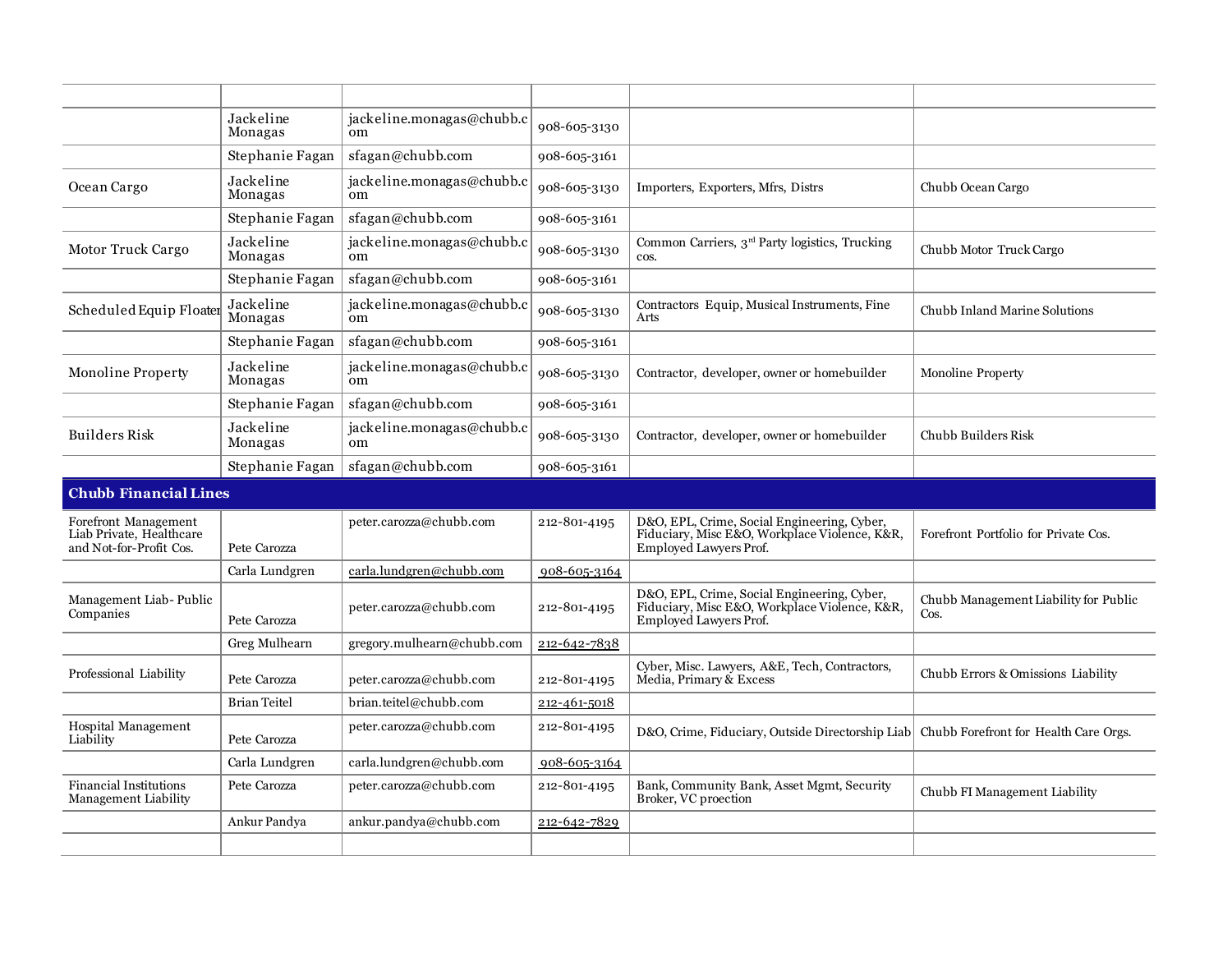| <b>Chubb Small Business</b>         |                         |                                                                                   |              |                                                                                  |                                       |  |
|-------------------------------------|-------------------------|-----------------------------------------------------------------------------------|--------------|----------------------------------------------------------------------------------|---------------------------------------|--|
| <b>Small Business BOP</b>           | Joe Nath                | Joe.nath@chubb.com                                                                | 267-887-9132 | Automated Commercial BOP, auto umbrella and<br><b>WC</b>                         | <b>Chubb Small Commercial</b>         |  |
|                                     | Jocelyn Rineer          | Jocelyn.rineer@chubb.com                                                          | 908-328-7902 |                                                                                  |                                       |  |
| <b>Chubb Personal Risk Services</b> |                         |                                                                                   |              |                                                                                  |                                       |  |
| <b>Products</b>                     | <b>Contacts</b>         | <b>Email Address</b>                                                              |              | <b>Phone Number Desired Classes/Products Offered</b>                             | Link to Brochure/ Website             |  |
| Personal Risk Services              | Matt Burgey             | mattburgey@chubb.com                                                              | 908-246-0743 | Homeowners, Auto, Valuable Articles, Yacht,<br><b>Group Personal Excess</b>      | <b>Chubb Personal Risk Services</b>   |  |
|                                     | Heather Johnson         | Heather.johnson@chubb.com                                                         | 908-300-1953 |                                                                                  |                                       |  |
|                                     | Sarah Mazzie            | smazzie@chubb.com                                                                 | 732-215-5124 |                                                                                  |                                       |  |
|                                     | Lois Walker             | ldwalker@chubb.com                                                                | 201-259-3413 |                                                                                  |                                       |  |
|                                     |                         | <b>Chubb Major Accounts</b> (for companies with more than \$1 billion in revenue) |              |                                                                                  |                                       |  |
| National Accounts                   | Geoff Basarab           | geoffrey.basarab@chubb.com                                                        | 212-703-7075 | Loss Sensitive Programs for GL, AL, WC                                           | <b>Chubb Global Casualty</b>          |  |
| <b>Excess WC</b>                    | <b>Thomas McManus</b>   | thomas.mcmanus@chubb.com                                                          | 212-642-7894 |                                                                                  |                                       |  |
| <b>Excess Casualty</b>              | Barry Uy                | barry.uy@chubb.com                                                                | 212-702-7001 | Loss Sensitive GL, AL, WC Programs for<br>Contractors                            | <b>Chubb Large Construction</b>       |  |
| Construction Casualty               | <b>Adam Brown</b>       | adam.brown@chubb.com                                                              | 212-801-4064 | Lead or Excess; \$25M capacity                                                   | Chubb Umbrella for Large Construction |  |
| Construction Excess<br>Casualty     | Christopher<br>Moriarty | chris.moriarty@chubb.com                                                          | 212-642-7857 | Umbrella and Excess for Energy Risks                                             | <b>Chubb Excess Energy Solutions</b>  |  |
| <b>Energy Excess Casualty</b>       | <b>Bob Johnson</b>      | robert.johnson@esis.com                                                           | 212-209-2231 | TPA Claim Management Services                                                    | <b>ESIS Risk Management Services</b>  |  |
| <b>Risk Management Services</b>     | Matt Ferris             | matt.ferris@chubb.com                                                             | 212-642-7847 |                                                                                  |                                       |  |
| <b>Chubb Specialty Areas</b>        |                         |                                                                                   |              |                                                                                  |                                       |  |
| <b>Trade Credit</b>                 | <b>Toby Vass</b>        | toby.vass@chubb.com                                                               | 212-642-7888 | Coverage against non-payment of a trade<br>obligation                            | <b>Chubb Trade Credit</b>             |  |
| <b>Transactional Risk</b>           | <b>Ed Markovich</b>     | edward.markovich@chubb.com                                                        | 212-703-7138 | Reps & Warranties, Tax Indemnity, Contingent<br>Liab                             | <b>Chubb Transactional Risk</b>       |  |
| Umbrella/Excess                     | Derek Ruebling          | derek.ruebling@chubb.com                                                          | 212-801-4084 | Commercial Umbrella & Excess                                                     | Chubb Excess & Umbrella Liability     |  |
| Surety                              | Ross Grubin             | rgrubin@chubb.com                                                                 | 908-605-3152 | Commercial, Contract & International Surety<br>Contractor & International Surety | <b>Chubb Construction Surety</b>      |  |
| Agribusiness                        | Joe Survilla            | joe.survilla@chubb.com                                                            | 570-200-1312 | Mfrs, Processors, & Distrs. Of Ag products                                       | <b>Chubb Agribusiness</b>             |  |
| Crop                                | Joe Survilla            | joe.survilla@chubb.com                                                            | 570-200-1312 | Comprehensive Multiple Peril Crop & Crop-Hail<br><b>Insurance Protection</b>     | <b>Chubb Agribusiness</b>             |  |
| Environmental                       | <b>Steve Roth</b>       | steven.roth@chubb.com                                                             | 212-703-7178 | <b>Environmental Underwriting Manager</b>                                        | <b>Chubb Environmental</b>            |  |
|                                     | Alex McManus            | alexander.mcmanus@chubb.com 212-642-7897                                          |              | Pollution for Premises, Contractors,<br>Contractors w/E&O, & Tanks               | <b>Chubb Environmental</b>            |  |
| International                       | Sebastian De Lemps      | sdelemps@chubb.com                                                                | 212-801-4167 | <b>Including Controlled Master Program</b>                                       | <b>Chubb International</b>            |  |